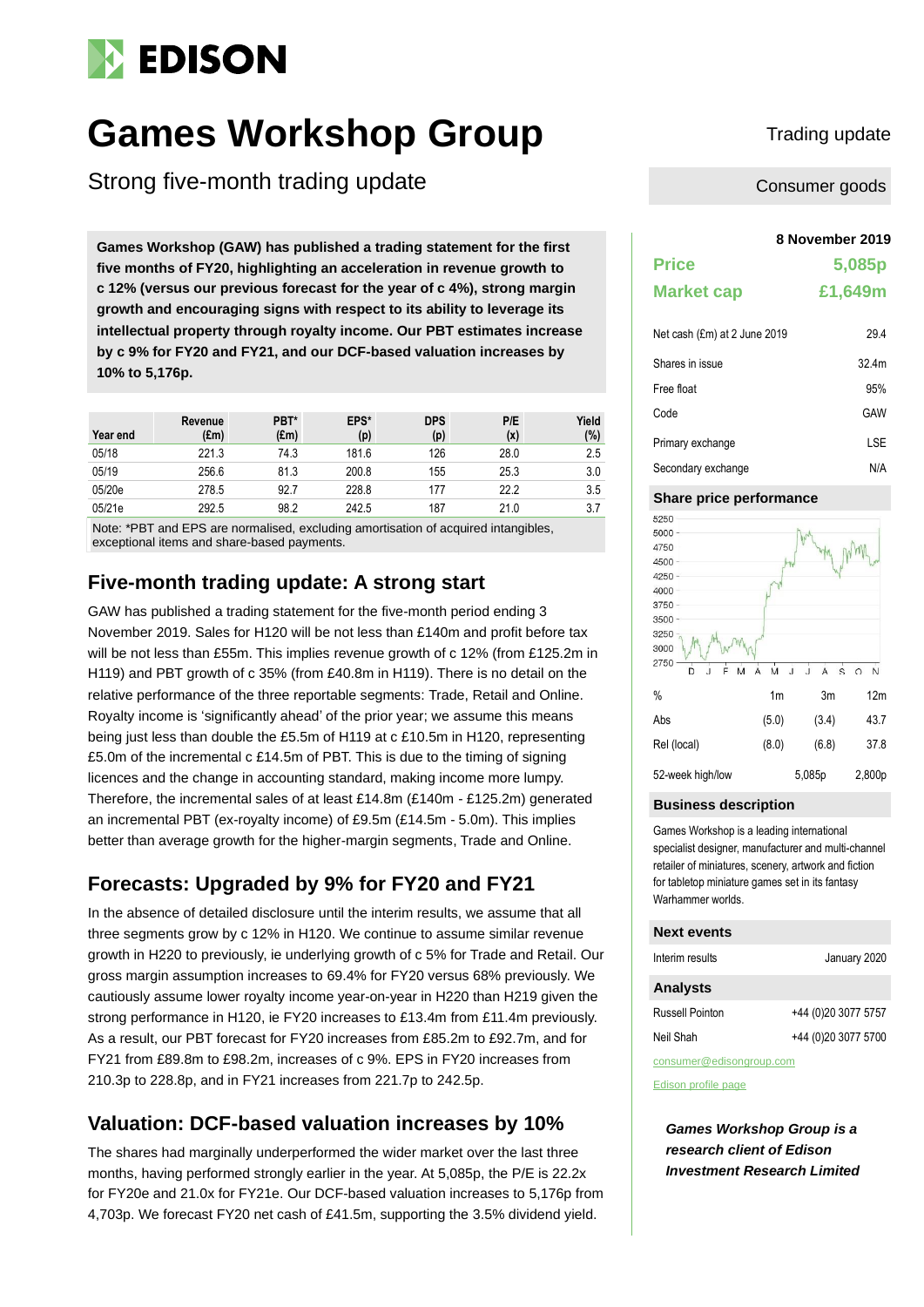

### **Exhibit 1: Financial summary**

| Accounts: IFRS, year-end: May, £000s<br><b>INCOME STATEMENT</b>                     | 2016                 | 2017            | 2018                | 2019             | 2020e               | 2021e              |
|-------------------------------------------------------------------------------------|----------------------|-----------------|---------------------|------------------|---------------------|--------------------|
|                                                                                     |                      | 158,114         | 221,304             | 256,574          | 278,472             | 292,503            |
| <b>Total revenues</b>                                                               | 118,069<br>(37, 438) | (43, 691)       | (64, 219)           | (83, 306)        | (85, 147)           | (87, 975)          |
| Cost of sales                                                                       |                      |                 |                     | 173,268          |                     |                    |
| Gross profit                                                                        | 80,631<br>68.3%      | 114,423         | 157,085             |                  | 193,324             | 204,528            |
| Gross profit margin                                                                 |                      | 72.4%           | 71.0%               | 67.5%            | 69.4%               | 69.9%              |
| SG&A (expenses)                                                                     | (69, 710)            | (83, 591)       | (92, 383)           | (103, 434)       | (114, 173)          | (119, 926)         |
| Other income/(expense)                                                              | 5,939<br>0           | 7,491           | 9,617<br>0          | 11,365           | 13,369              | 13,369             |
| Exceptionals and adjustments<br>Reported EBIT                                       | 16,860               | 0<br>38,323     |                     | 0<br>81,199      | 0<br>92,519         | 0<br>97,970        |
|                                                                                     | 14.3%                | 24.2%           | 74,319              |                  |                     |                    |
| Report EBIT margin                                                                  |                      |                 | 33.6%               | 31.6%            | 33.2%               | 33.5%              |
| Finance income/(expense)                                                            | 88                   | 80              | (49)                | 97               | 139                 | 234<br>98,204      |
| Reported PBT                                                                        | 16,948               | 38,403          | 74,270              | 81,296           | 92,658              |                    |
| Income tax expense (includes exceptionals)                                          | (3, 452)             | (7, 856)        | (14, 815)           | (15, 475)        | (17, 638)           | (18, 694)          |
| Reported net income                                                                 | 13,496               | 30,547          | 59,455              | 65,821           | 75,020              | 79,511             |
| Basic average number of shares, m                                                   | 32,093               | 32,126          | 32,258              | 32,438<br>202.9  | 32,438              | 32,438             |
| Basic EPS (p)                                                                       | 42.1                 | 95.1            | 184.3               |                  | 231.3               | 245.1              |
| <b>Adjusted EBITDA</b>                                                              | 27,250               | 48,547          | 86,482              | 97,089           | 110,850             | 116,986            |
| <b>Adjusted EBIT</b>                                                                | 16,860               | 38,323          | 74,319              | 81,199           | 92,519              | 97,970             |
| <b>Adjusted PBT</b>                                                                 | 16,948               | 38,403          | 74,270              | 81,296           | 92,658              | 98,204             |
| Adjusted EPS (p)                                                                    | 42                   | 95<br>94        | 184                 | 203              | 231                 | 245                |
| Adjusted diluted EPS (p)<br><b>BALANCE SHEET</b>                                    | 42                   |                 | 182                 | 201              | 229                 | 243                |
| Property, plant and equipment                                                       | 22,621               | 22,132          | 30,072              | 35,303           | 39,807              | 37,971             |
| Goodwill                                                                            | 1,433                | 1,433           | 1,433               | 1,433            | 1,433               | 1,433              |
| Intangible assets                                                                   | 10,501               | 12,917          | 14,195              | 16,004           | 14,669              | 13,988             |
| Other non-current assets                                                            | 4,148                | 6,480           | 7,780               | 11,667           | 11,667              | 11,667             |
| Total non-current assets                                                            | 38,703               | 42,962          | 53,480              | 64,407           | 67,576              | 65,060             |
| Cash and equivalents                                                                | 11,775               | 17,910          | 28,545              | 29,371           | 41,467              | 61,867             |
| Inventories                                                                         | 8,540                | 12,421          | 20,159              | 24,192           | 25,802              | 26,659             |
| Trade and other receivables                                                         | 10,120               | 12,976          | 15,502              | 18,796           | 20,400              | 21,428             |
| Other current assets                                                                | 725                  | 596             | 457                 | 814              | 814                 | 814                |
| <b>Total current assets</b>                                                         | 31,160               | 43,903          | 64,663              | 73,173           | 88,484              | 110,768            |
| Other non-current liabilities                                                       | 1,109                | 989             | 1,204               | 1,854            | 1,854               | 1,854              |
| Total non-current liabilities                                                       | 1,109                | 989             | 1,204               | 1,854            | 1,854               | 1,854              |
| Trade and other payables                                                            | 12,844               | 16,515          | 20,298              | 19,199           | 19,623              | 20,275             |
| Other current liabilities                                                           | 2,747                | 6,529           | 8,519               | 10,054           | 10,054              | 10,054             |
| <b>Total current liabilities</b>                                                    | 15,591               | 23,044          | 28,817              | 29,253           | 29,677              | 30,329             |
| Equity attributable to company                                                      | 53,163               | 62,832          | 88,122              | 106,473          | 124,528             | 143,644            |
| <b>CASH FLOW STATEMENT</b>                                                          |                      |                 |                     |                  |                     |                    |
| EBIT                                                                                | 16,860               | 38,323          | 74,319              | 81,199           | 92,519              | 97,970             |
| Depreciation and amortisation                                                       | 10,457               | 11,016          | 12,155              | 16,086           | 18,331              | 19,017             |
| Share based payments                                                                | 193                  | 160             | 204                 | 339              | 339                 | 339                |
| Other adjustments                                                                   | 28                   | 111             | 40                  | 144              | 0                   | 0                  |
| Movements in working capital                                                        | (756)                | (240)           | (4, 386)            | (8,992)          | (2,790)             | (1, 233)           |
| Interest paid / received                                                            | 83                   | 83              | (39)                | 97               | 139                 | 234                |
| Income taxes paid                                                                   | (2, 552)             | (5, 482)        | (12, 227)           | (16, 296)        | (17, 638)           | (18, 694)          |
| Cash from operations (CFO)                                                          | 24,313               | 43,971          | 70,066              | 72,577           | 90,900              | 97,633             |
| Capex                                                                               | (12, 663)            | (12, 844)       | (21, 580)           | (22, 488)        | (21,500)            | (16, 500)          |
| FCF                                                                                 | 11,650               | 31,127          | 48,486              | 50,089           | 69,400              | 81,133             |
| Cash used in investing activities (CFIA)                                            | (12, 663)            | (12, 844)       | (21, 580)           | (22, 488)        | (21,500)            | (16, 500)          |
| Net proceeds from issue of shares                                                   | 304                  | 81              | 982                 | 718              | 0                   | 0                  |
| Dividends paid                                                                      | (12, 837)            | (23, 801)       | (38, 701)           | (50, 277)        | (57, 304)           | (60, 734)          |
| Other financing activities                                                          | 0                    | (1,901)         | 0                   | 0                | 0                   | 0                  |
| Cash from financing activities (CFF)<br>Increase/(decrease) in cash and equivalents | (12, 533)            | (25, 621)       | (37, 719)<br>10,767 | (49, 559)<br>540 | (57, 304)<br>12,096 | (60,734)<br>20,399 |
| Cash and equivalents at end of period                                               | (883)<br>11,775      | 5,506<br>17,910 | 28,545              |                  |                     |                    |
| Net (debt)/cash                                                                     | 11,775               | 17,910          | 28,545              | 29,371<br>29,371 | 41,467<br>41,467    | 61,867<br>61,867   |
| Movement in net (debt)/cash over period                                             | (786)                | 6,135           | 10,635              | 826              | 12,096              | 20,399             |
|                                                                                     |                      |                 |                     |                  |                     |                    |

Source: Company accounts, Edison Investment Research